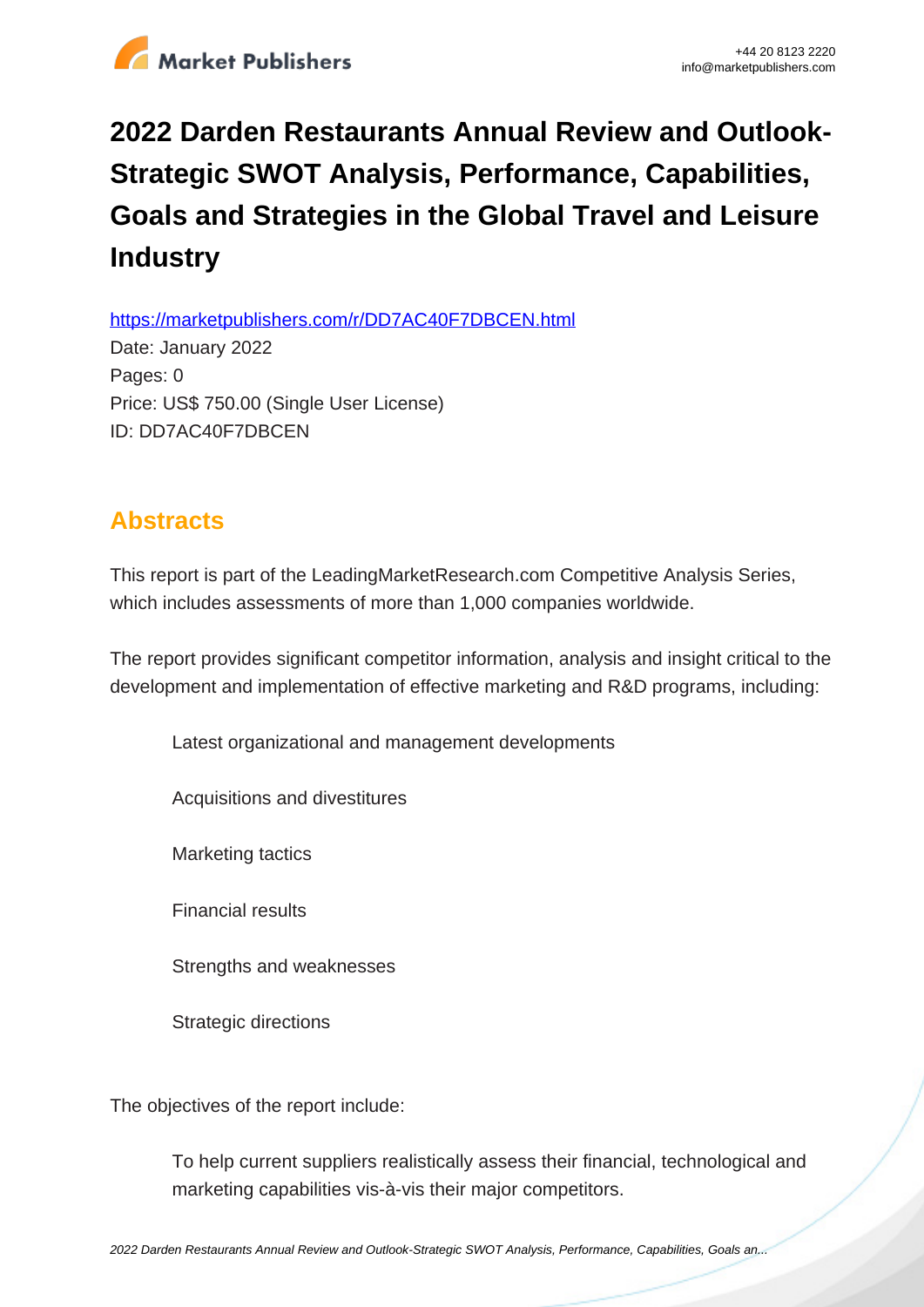

To assist potential market entrants in evaluating prospective acquisitions and joint venture candidates.

To complement the organizations' internal competitor information gathering efforts with objective analysis, data interpretation and insight.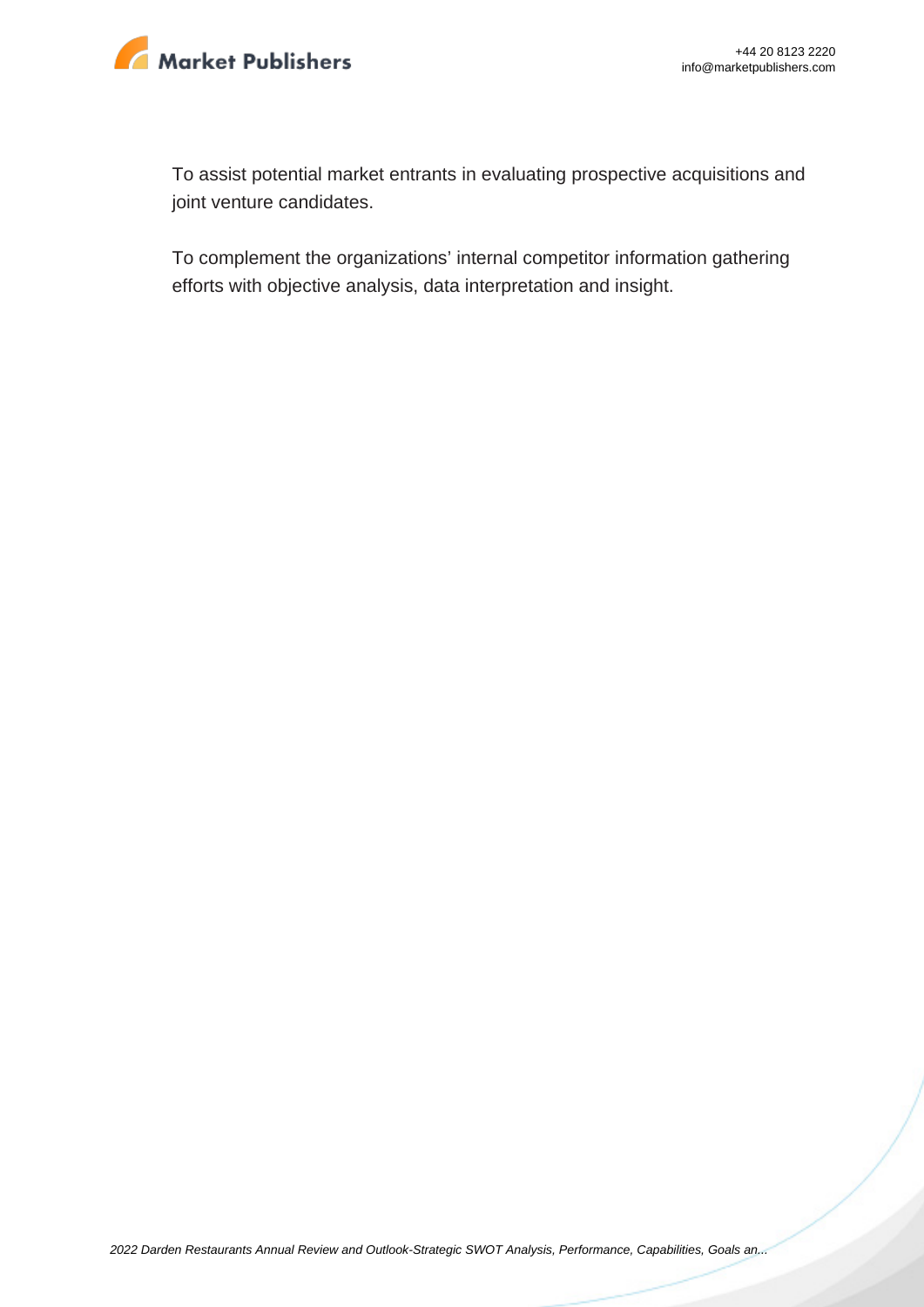

## I would like to order

Product name: 2022 Darden Restaurants Annual Review and Outlook-Strategic SWOT Analysis, Performance, Capabilities, Goals and Strategies in the Global Travel and Leisure Industry Product link: [https://marketpublishers.com/r/DD7AC40F7DBCEN.html](https://marketpublishers.com/report/services/travel-leisure/darden-restaurants-annual-review-n-outlook-strategic-swot-analysis-performance-capabilities-goals-n-strategies-in-global-travel-n-leisure-industry.html) Price: US\$ 750.00 (Single User License / Electronic Delivery) If you want to order Corporate License or Hard Copy, please, contact our Customer Service: [info@marketpublishers.com](mailto:info@marketpublishers.com)

## Payment

To pay by Credit Card (Visa, MasterCard, American Express, PayPal), please, click button on product page [https://marketpublishers.com/r/DD7AC40F7DBCEN.html](https://marketpublishers.com/report/services/travel-leisure/darden-restaurants-annual-review-n-outlook-strategic-swot-analysis-performance-capabilities-goals-n-strategies-in-global-travel-n-leisure-industry.html)

To pay by Wire Transfer, please, fill in your contact details in the form below:

First name: Last name: Email: Company: Address: City: Zip code: Country: Tel: Fax: Your message:

\*\*All fields are required

Custumer signature

Please, note that by ordering from marketpublishers.com you are agreeing to our Terms & Conditions at<https://marketpublishers.com/docs/terms.html>

To place an order via fax simply print this form, fill in the information below and fax the completed form to +44 20 7900 3970